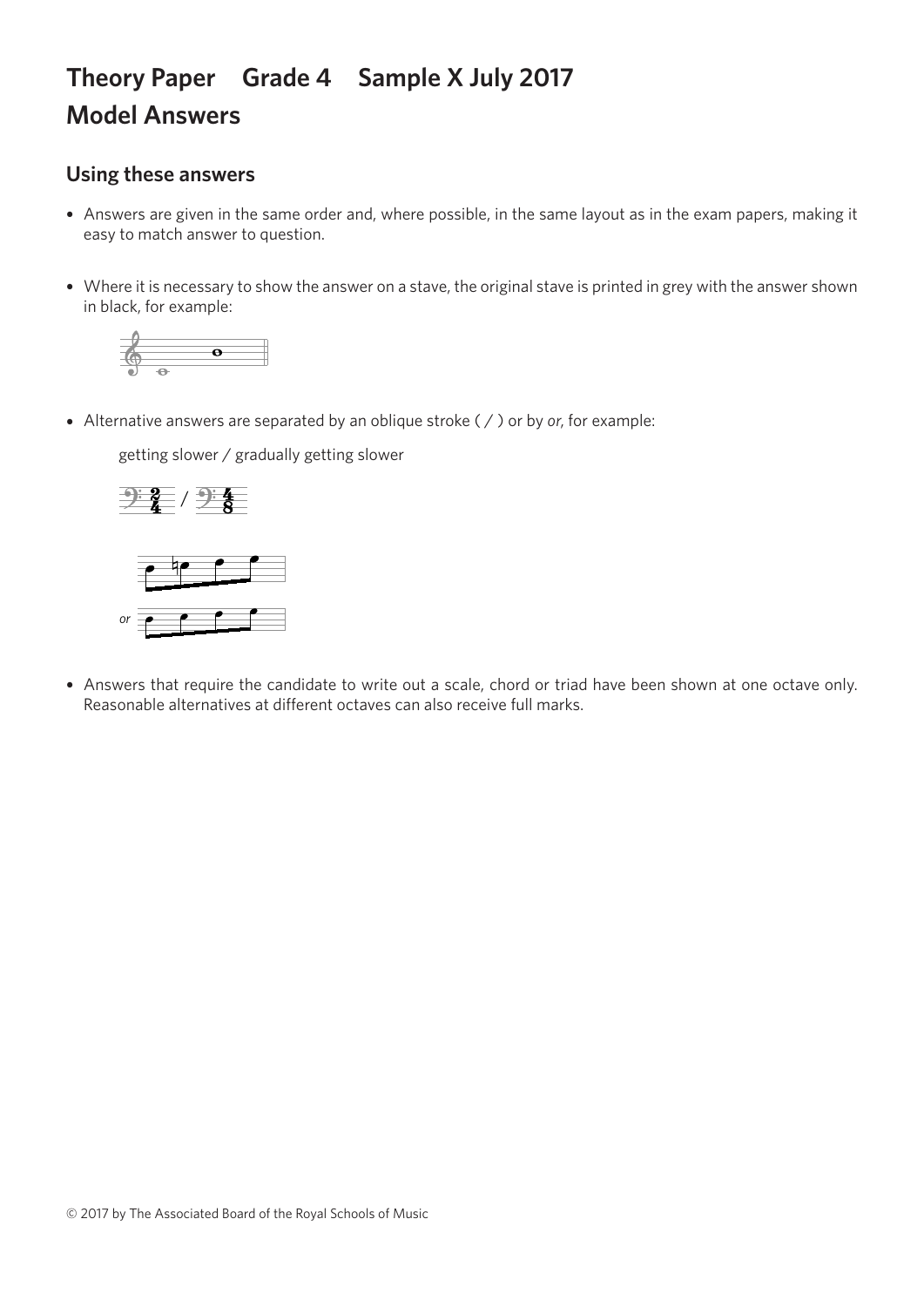| $\mathbf{1}$   | (a) |                                                                       | (2)  |
|----------------|-----|-----------------------------------------------------------------------|------|
|                | (b) | compound<br>duple                                                     | (2)  |
|                | (c) | Larghetto means:<br>sotto voce means:                                 | (4)  |
|                |     | very slow, solemn<br>resonant, with rich tone                         |      |
|                |     | rather slow<br>in an undertone                                        |      |
|                |     | at a medium speed<br>dying away                                       |      |
|                |     | gradually getting slower<br>simple, plain                             |      |
|                | (d) | $F / F$ natural                                                       | (1)  |
|                | (e) | acciaccatura / grace note / crushed note                              | (2)  |
|                | (f) | B <sub>b</sub> minor                                                  | (2)  |
|                | (g) | two / two semiquavers / two 16th notes / one quaver / one eighth note | (2)  |
| $\overline{2}$ | (a) | diminished 5th<br>major 7th<br>augmented 5th                          | (10) |
|                | (b) | $\sharp$ o<br>$\mathbf{o}$                                            |      |
| 3              |     |                                                                       | (10) |
|                | (a) |                                                                       |      |
|                |     | ÞΘ<br>$\sigma$<br>ÞΘ<br>ÞΟ<br>$\Theta$                                |      |
|                | ◡   | σ                                                                     |      |
|                |     | or $\frac{\frac{1}{10}}{100}$<br>or $\frac{(\frac{1}{10})}{100}$      |      |
|                |     |                                                                       |      |
|                | (b) | $\mathbf{o}$                                                          |      |
|                |     | $\bullet$<br>o<br>$\bullet$<br>o<br>$\bullet$<br>$\mathbf{o}$<br>о    |      |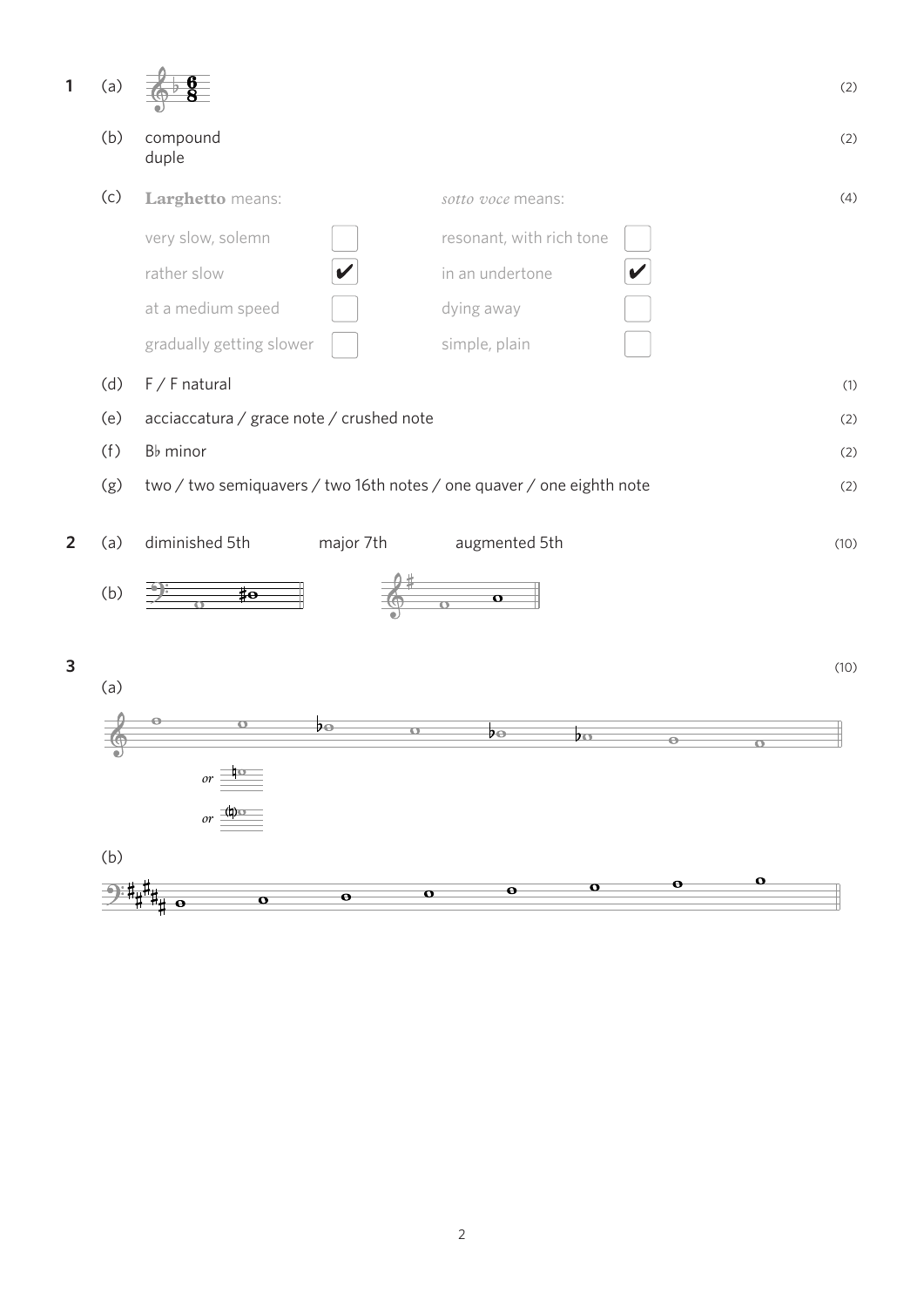